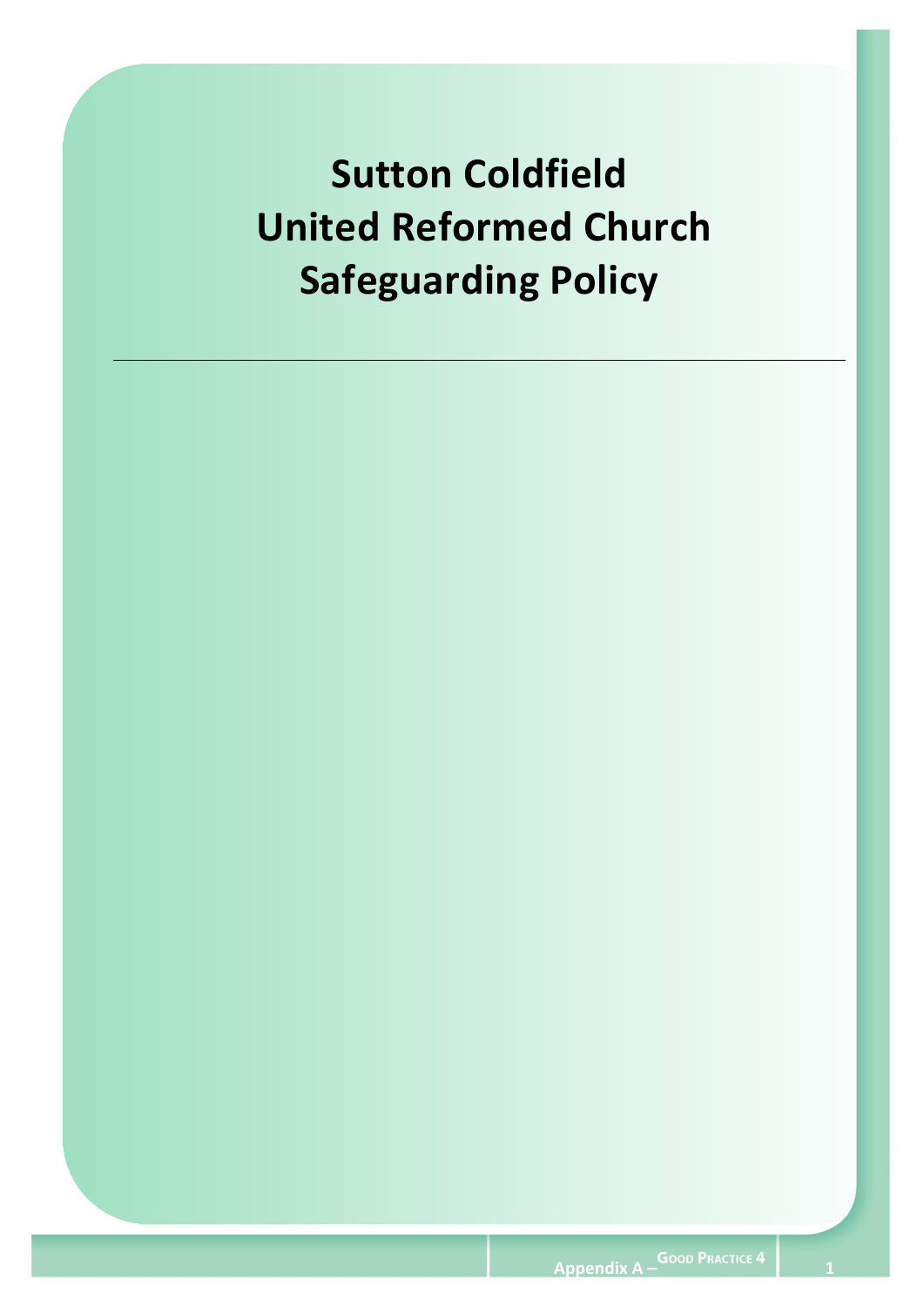# Introduction

#### Safeguarding is taken seriously by Sutton Coldfield United Reformed Church

We acknowledge children's and adults' right to protection from abuse regardless of gender, ethnicity, disability, sexuality or beliefs. We consider that the welfare of children is paramount. We will follow legislation, statutory guidance and recognised good practice in order to protect vulnerable people in our church.

We will seek to establish a caring environment in which there is an informed vigilance about the dangers of abuse.

We will implement, maintain and regularly review the procedures outlined in this policy, which are designed to prevent and to be alert to such abuse.

We will appoint a Safeguarding Coordinator and Deputy Safeguarding Coordinator, who will have specific responsibilities for safeguarding, although we recognise that safeguarding is a whole church responsibility. The Safeguarding Coordinator is the person to whom all concerns or allegations should be addressed. In the absence of the Safeguarding Coordinator, the Deputy Safeguarding Coordinator should be contacted. Their contact details can be found in Key Contacts, P7.

We will organise activities in such a way as to promote a safe environment and minimise the risk of harm to children and adults.

We will follow a safer recruitment process for the selection and appointment of people to work with children or adults at risk, whether voluntary or paid, lay or ordained.

We are committed to providing support, supervision, resources and training to those who work with children and adults.

We will use rigorous and careful supervision to protect people from the risks associated with known offenders within the congregation, including implementing contracts with known offenders and those who have been assessed as posing a risk.

We believe that domestic abuse in all its forms is unacceptable and inconsistent with a Christian way of living and recognised that it can affect both adults and children.

All concerns and allegations of abuse will be responded to appropriately, including referring to the statutory authorities if necessary.

We will co-operate with the statutory authorities in any investigation, will follow multi-agency decisions and will maintain confidentiality of any investigations to those directly involved. We will refer concerns about staff – volunteers and paid, lay and ordained – that meet the relevant criteria to the Local Authority Designated Officer.

**Our Safeguarding Policy Statement is attached as Appendix A1**.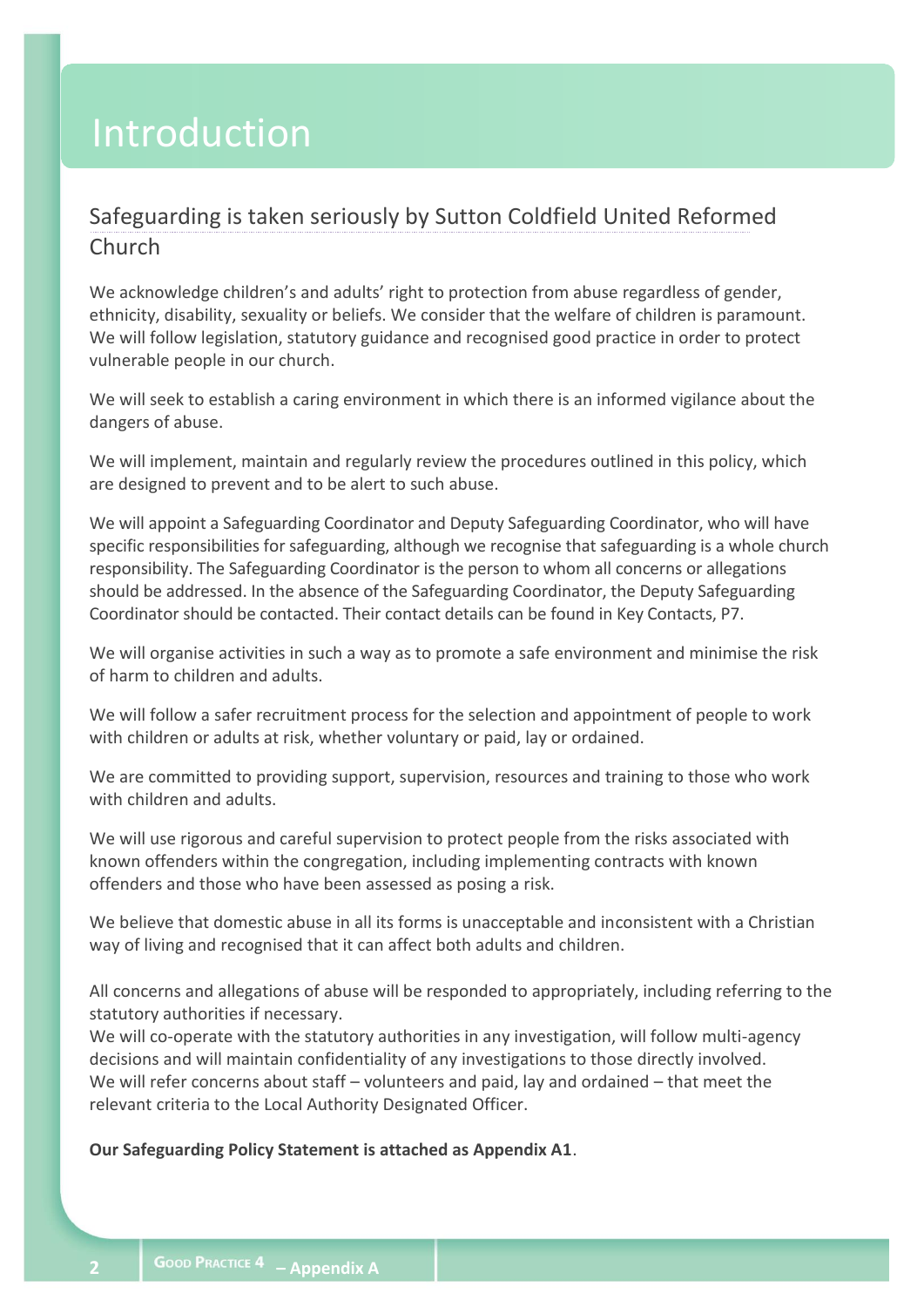## **Aim and purpose of this policy**

The aim of this policy is to provide procedures for promoting safeguarding, preventing abuse and protecting children, adults at risk and staff. This includes clear procedures for taking appropriate action when safeguarding concerns are raised involving children and adults within our church, or those who attend our activities and events.

## **Who this policy applies to**

This policy is approved and endorsed by the Elders and applies to:

- all those who attend our church
- our trustees and staff (both paid and voluntary)
- **•** organisations who hire our building with agreement to operate under the church safeguarding policy

The policy and procedures should be interpreted in the light of the most recent URC good practice guidance. Children and parents/carers will be informed of this policy and our procedures.

The term 'children' refers to those under the age of 18 years.

## **Duty of care and confidentiality**

We have a duty of care to all beneficiaries of the church, whether adults or children. We will maintain confidentiality at all times, except in circumstances where to do so would place the individual or another individual at risk of harm.

### **Preventing abuse**

The church will appoint Safeguarding and Deputy Safeguarding Coordinator(s) for safeguarding children and adults. A job description is attached as Appendix A2.

Activities will be organised in accordance with URC good practice guidelines so as to promote a safe environment and healthy relationships, whilst minimising opportunities for harm, misunderstanding or false accusation. For each event, risk assessments will be carried out, appropriate consent forms will be used (for children's activities), appropriate records will be kept and adequate insurance will be in place.

We are committed to safer recruitment and selection of all paid staff and volunteers and will ensure that these procedures are followed, which include:

- asking applicants to complete an application form
- providing workers with job descriptions and person specifications
- completion of self declaration forms
- obtaining Disclosure and Barring Service (DBS) / Protecting Vulnerable Groups scheme (PVG) checks wherever legally entitled to do so
- taking up two references (not from family members)
- interviewing candidates

Safeguarding training will be provided and volunteers and paid staff will be given support and supervision in their role.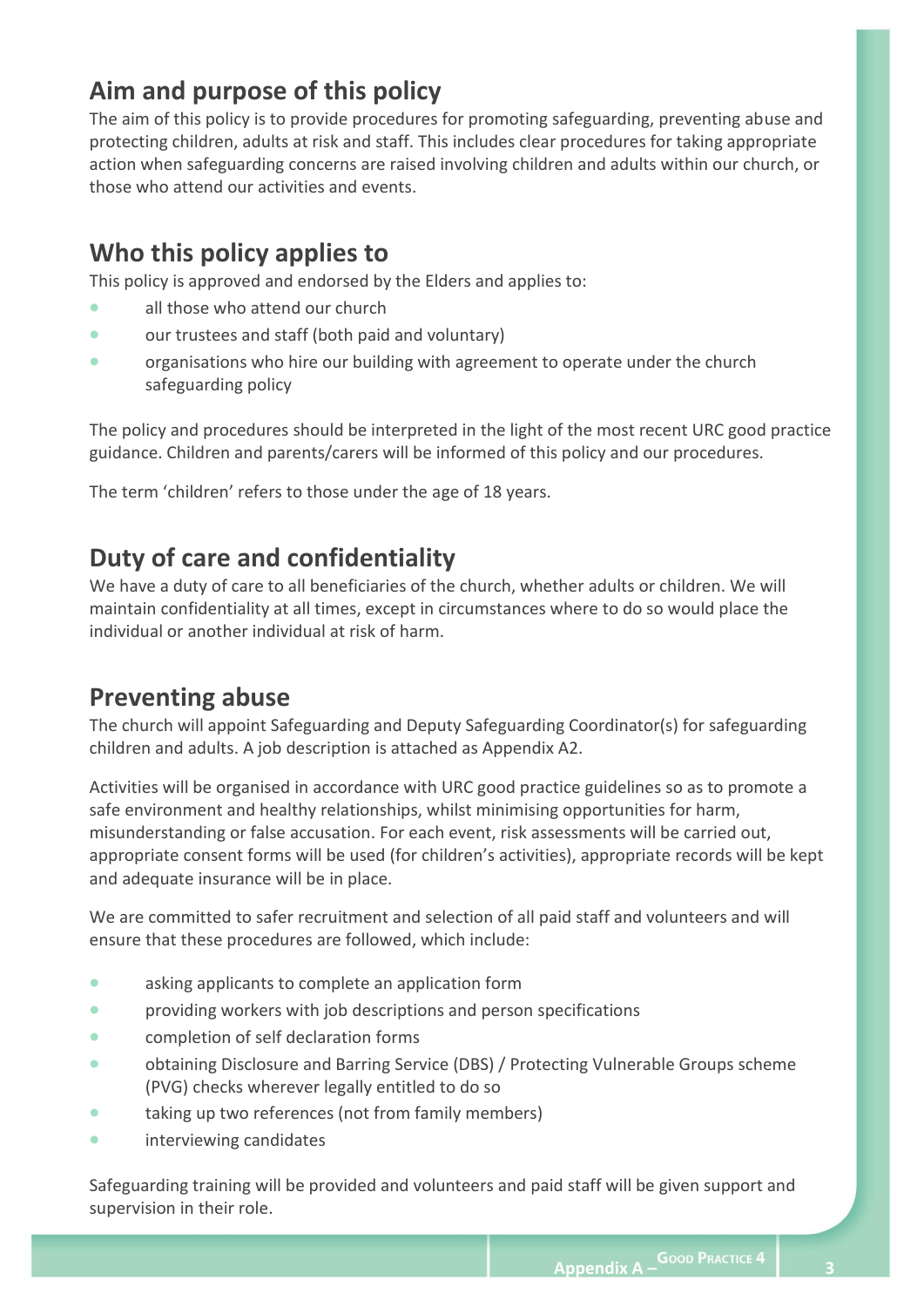All trustees, paid staff and volunteers will work within a code of conduct (code for workers attached as Appendix A3) and understand that there may be action taken if this code is not followed, possibly involving suspension or termination of working with us.

If we become aware of someone within our congregation known to have harmed children or adults in the past, we will inform the Synod Safeguarding Officer and co-operate with them and the relevant statutory authorities to put in place a plan to minimise the risk of harm to children and adults.

Organisations wishing to hire our building for activities with children or adults must confirm in writing that they will follow the principles of this safeguarding policy as a condition of the letting agreement. If they have their own safeguarding policy, they will be asked to provide a copy. If they do not have their own safeguarding policy, the church will encourage them to adopt one before agreeing to the hire, or may agree that they can follow the church safeguarding policy and procedures.

#### **What are we protecting people from?**

The definitions of abuse differ between children and adults. A copy of the definitions relating to children is attached to this policy at Appendix A4. The definitions of abuse in relation to adults is attached as Appendix A5.

#### **How to recognise abuse**

It is important to be aware of possible signs and symptoms of abuse. Please see Appendix A6 for those relating to children and Appendix A7 for those relating to adults at risk. Some signs could be indicators of a number of different categories of abuse.

It is essential to note that these **are only indicators of possible abuse**. There may be other, innocent, reasons for these signs and/or behaviour. They will, however, be a guide to assist in assessing whether abuse of one form or another is a possible explanation for a child or adult's behaviour.

### **What to do if there is a disclosure or allegation of abuse**

If a child, young person or adult makes a disclosure that they are being abused and / or an allegation of abuse against someone, it is important that the person being told:

- stays calm and listen carefully
- reassures them that they have done the right thing in telling
- does not investigate or ask leading questions
- explains that they will need to tell someone else if anyone is at risk of harm, in order to help them
- does not promise to keep secret what they have been told
- **informs the church Safeguarding Coordinator** as soon as possible (if they are implicated in the allegation, inform the Deputy or the Synod Safeguarding Officer)
- makes a written record of the allegation, disclosure or incident and signs and dates this record (using the template in Appendix A8). This should be given to the church Safeguarding Coordinator and stored securely in a locked filing cabinet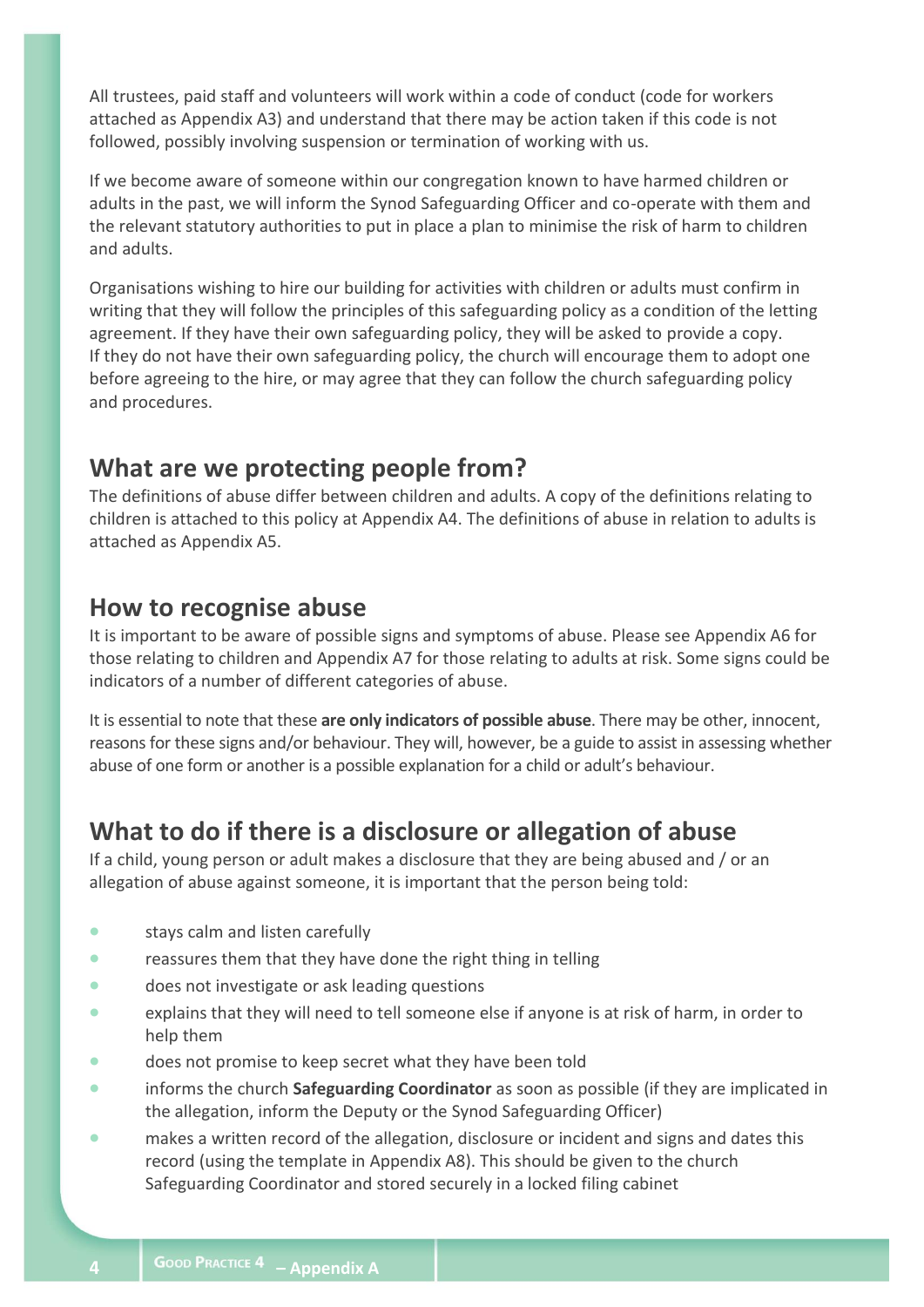### **Procedure in the event of a concern of abuse**

If there is an immediate threat of harm, the Police should be contacted without delay.

Where it is judged that there is no immediate threat of harm the following will occur:

- The concern should be discussed with the Church Safeguarding Coordinator and a decision made as to whether the concern warrants a referral to statutory authorities (see Key Contacts, P7 for the relevant statutory contacts)
- A confidential record will be made of the conversation and the circumstances surrounding it using the template at Appendix A8. This record will be kept securely and a copy passed to statutory authorities if a referral is made
- The person about whom the allegation is made must not be informed by anyone in the church if it is judged that to do so could place a child or adult at increased risk. If the statutory authorities are involved, they should be consulted beforehand
- The Synod Safeguarding Officer should be kept informed of any serious concerns

If someone in the church is alleged or known to have harmed children or adults we will inform the Synod Safeguarding Officer so that they can offer advice and support, and we will contact the relevant statutory authority.

## **If the allegation is regarding a church staff member or church volunteer**

For any concerns relating to children, the Local Authority Designated Officer (LADO) or the equivalent in Scotland and Wales will be contacted. The timing and method of any action to be taken will be discussed and agreed with the LADO. This will cover communication with the worker, suspension, investigation and possible strategy meetings. A decision will be taken by the LADO about when to inform the worker and the church will follow this advice. For LADO contact details, see Key Contacts, P7.

For concerns relating to adults, Adult Social Care will be contacted. See Key Contacts, P7 for details.

In accordance with the law, a referral will be made to the DBS / PVG if the church withdraws permission for an individual to engage in work with children / adults at risk OR would have done so had that individual not resigned, retired, been made redundant or been transferred to a position because the employer believes that the individual has engaged in relevant conduct, satisfied the harm test or committed an offence that would lead to automatic inclusion on a barred list.

In such cases, a report will also be made to the Charity Commission, as they deem such a referral to be a 'serious incident' and requires notification.

## **Concerns, Complaints and Compliments**

Should anyone have any concerns, complaints or compliments please contact:

#### Name: Alan Eaton, Associate Church Secretary

Telephone No 07533 966138

Email secretary@scurc.org.uk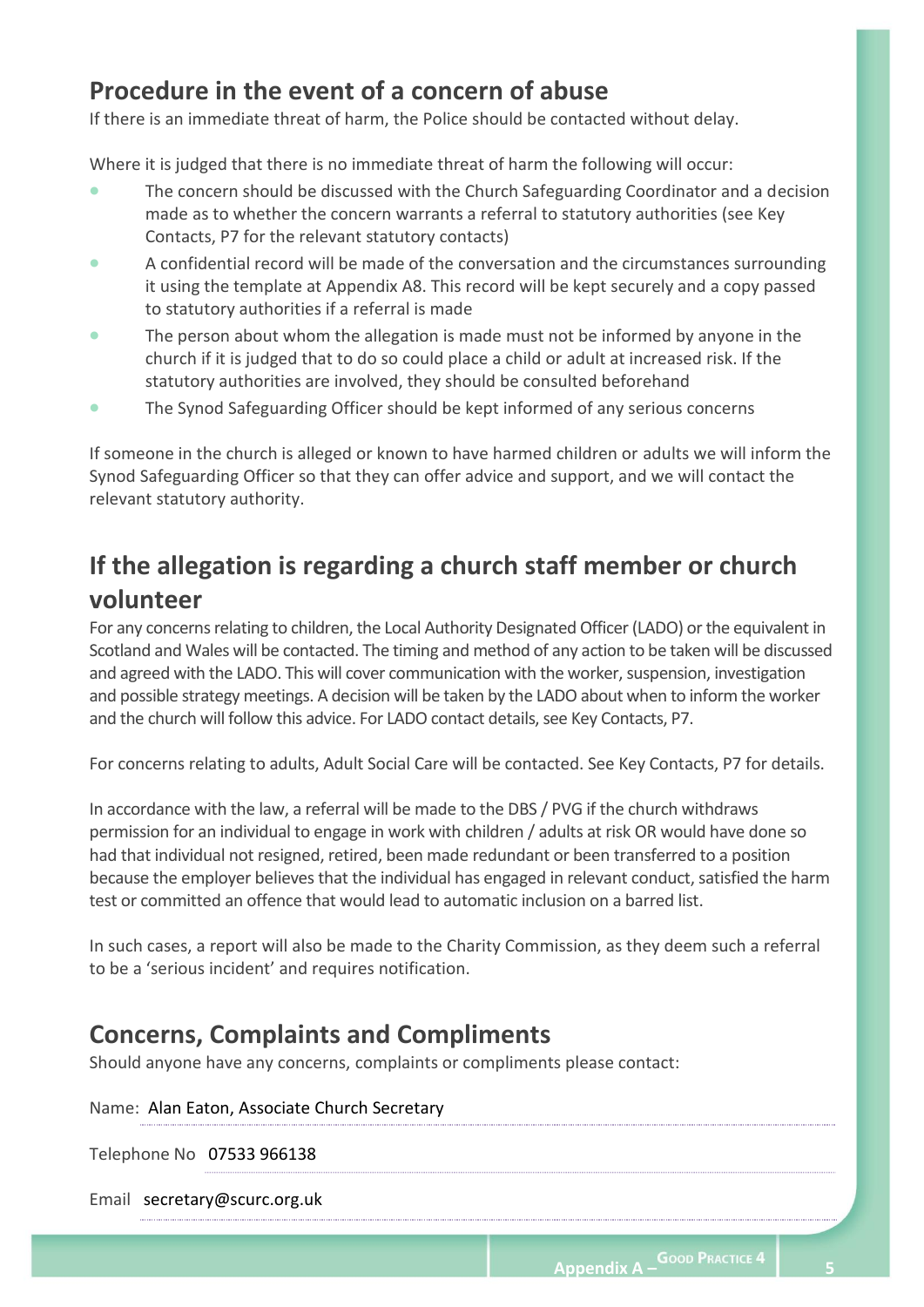If would be helpful to have complaints in writing, as this avoids any possible misunderstanding about what the issue is. However, whether verbal or in writing, complaints will be acted upon. Any written complaint will be responded to within 10 days.

#### **Review**

The Elders will review this policy annually, amending and updating it as required, and informing Church Meeting that this has been done.

Date of the most recent review: March 2022

Date of the next review: March 2023

Signed: Barbara McDowell, Church Secretary

(on behalf of the Church Elders)

#### **Key Contacts: Sources of advice and support**

• The church **Safeguarding Coordinator** is the person to whom all concerns or allegations should be addressed:

Name Alan Eaton

Telephone No 07533 966138

Email secretary@scurc.org.uk

• In the absence of the Safeguarding Coordinator, the **Deputy Safeguarding Coordinator** can be contacted:

Name Rosy Floate (since June 2021)

Telephone No 0121 350 3521

Email rosybarrett@hotmail.co.uk

Synod Safeguarding Officer

Name Donna Gordon

Telephone No: 07458 304275 Email: safeguarding@urcwestmidlands.co.uk

• **Churches Child Protection Advisory Service (CCPAS)** (This should only be used for urgent advice if you are unable to contact your Synod Safeguarding Officer) 24 hour helpline: 0845 120 4550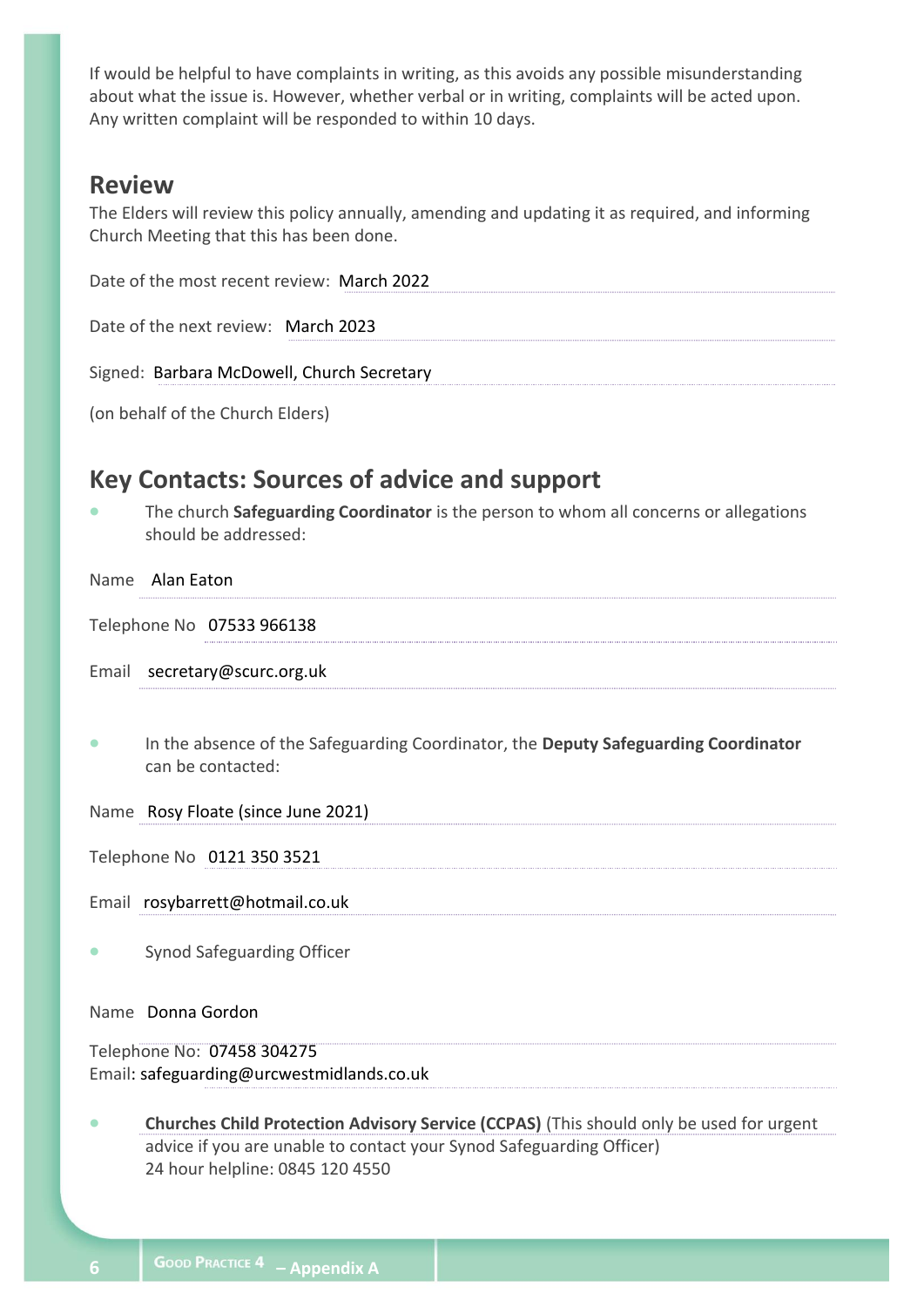• **Local Authority Designated Officer (LADO)** or the equivalent in Scotland and Wales

Name Birmingham City Council Multi Agency Safeguarding Hub

Telephone No 0121 303 1888 (0121 675 4806 outside office hours)

Email MASH@birmingham.gov.uk

- Statutory contact in the case of a child *As above*
- Statutory contact in the case of an adult at risk *As above*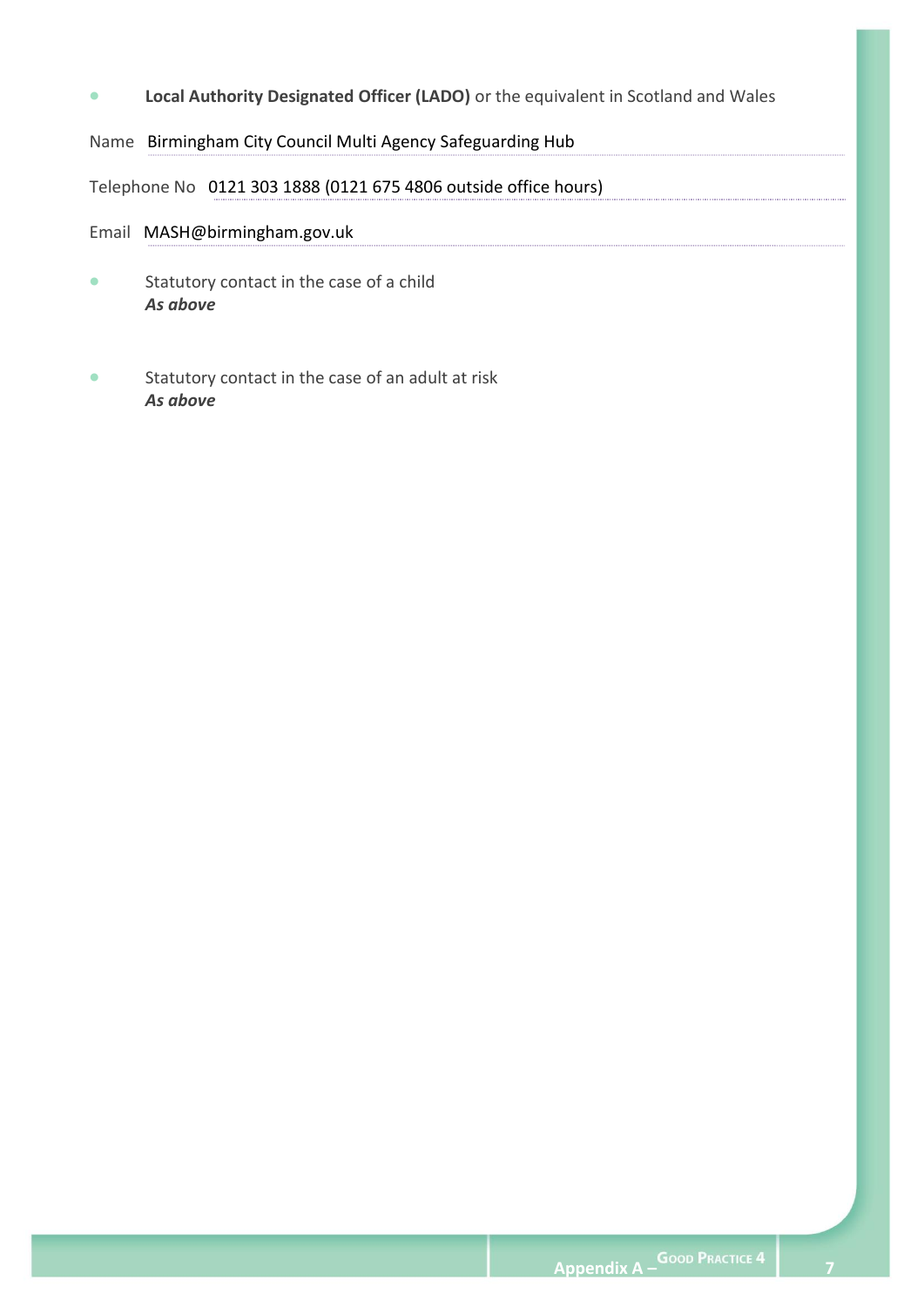## Sutton Coldfield United Reformed Church **Safeguarding Policy Statement**

The following statement has been agreed by the leadership of **Sutton Coldfield United Reformed Church**

#### **This church is committed to the safeguarding of children and adults at risk, and to ensuring their well-being.**

- We believe that all children and adults at risk should know that they are valued within the church and safely enjoy and have access to every aspect of the life of our church
- We respect the personal dignity and rights of children and adults at risk (for example, as set out in the Human Rights Act 1989 and the United Nations Convention on the Rights of the Child) and will ensure that our policies and procedures reflect this
- We recognise that we all have a responsibility to help prevent the physical, sexual, emotional abuse and neglect of children under 18 years of age
- We recognise that we all have a responsibility to help prevent the physical, sexual, psychological, emotional, financial, discriminatory abuse and neglect of adults at risk
- We recognise that domestic abuse affects both adults and children and believe that domestic abuse in all its forms is unacceptable and inconsistent with a Christian way of living
- We will report any abuse of children or adults at risk that we discover or suspect
- Where an allegation suggests that a criminal offence may have been committed, the police will be contacted as a matter of urgency
- We recognise that Children's Services has responsibility for investigating all allegations or suspicions of abuse where there are concerns about a child, and that Adult Services do so for adults at risk
- We acknowledge that Local Authority Designated Officers (LADOs) or the equivalent in Scotland and Wales have responsibility for dealing with all allegations and concerns about people working with children, whether paid or voluntary workers, lay or ordained
- We recognise that safeguarding is a whole church responsibility

We are committed to:

- The establishment of a loving environment, which is safe and caring, and where there is an informed vigilance about the dangers of abuse
- Following the relevant legislation, statutory, denominational and specialist guidelines in relation to safeguarding children and adults at risk
- Ensuring that we keep up to date with national and local developments relating to safeguarding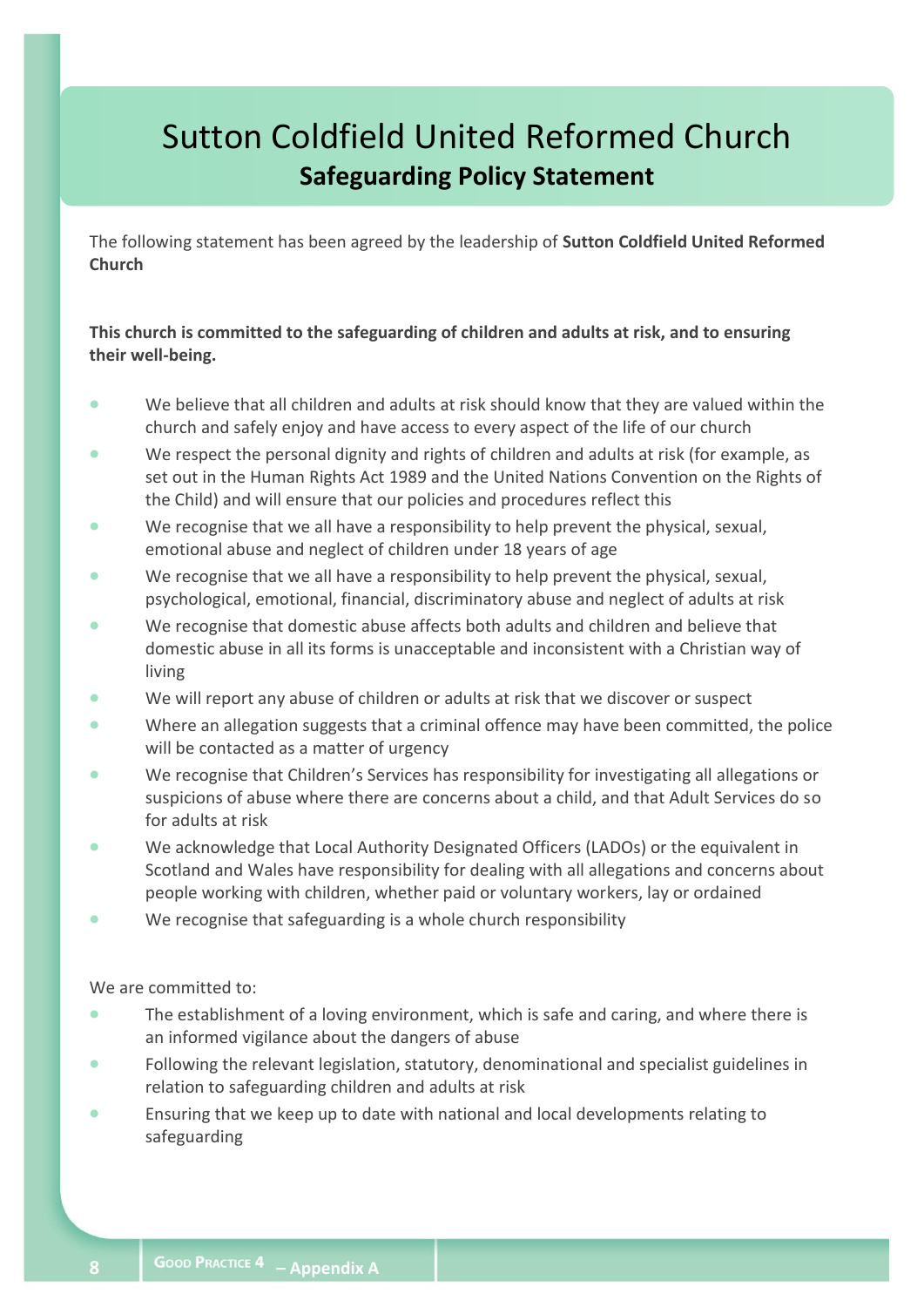- Building constructive links with the relevant Voluntary and Statutory Authorities
- Taking all reasonable steps to ensure that as a church, everyone works within the agreed procedures of our safeguarding policies
- Supporting the Safeguarding Coordinator and Deputy in their work and in any action they may need to take in order to protect children and adults at risk
- Following safer recruitment principles in the appointment and selection of all those who work with children and adults at risk, be they volunteer or paid staff, lay or ordained
- Supporting, supervising, resourcing and training all those who undertake work with children and adults at risk
- Ensuring that the children and adults we have contact with know that they are valued and feel empowered to tell us if they are suffering harm
- Reporting any abuse of children or adults at risk that we discover or suspect
- Supporting all those in our church who are affected by abuse
- Supporting and supervising those who pose a risk to children or adults at risk, implementing contracts of behaviour, whilst bearing in mind the overarching principle that the welfare of the child is paramount
- **•** If an assessment is made that someone poses an unmanageable risk to those in need of protection and could not safely attend our church, we will ensure that they continue to be offered pastoral care and will signpost them to appropriate agencies for support

#### Name: Barbara McDowell, Church Secretary

(on behalf of the church leadership)

|  | Signed: Barbara McDowell |
|--|--------------------------|
|--|--------------------------|

Date: March 2022

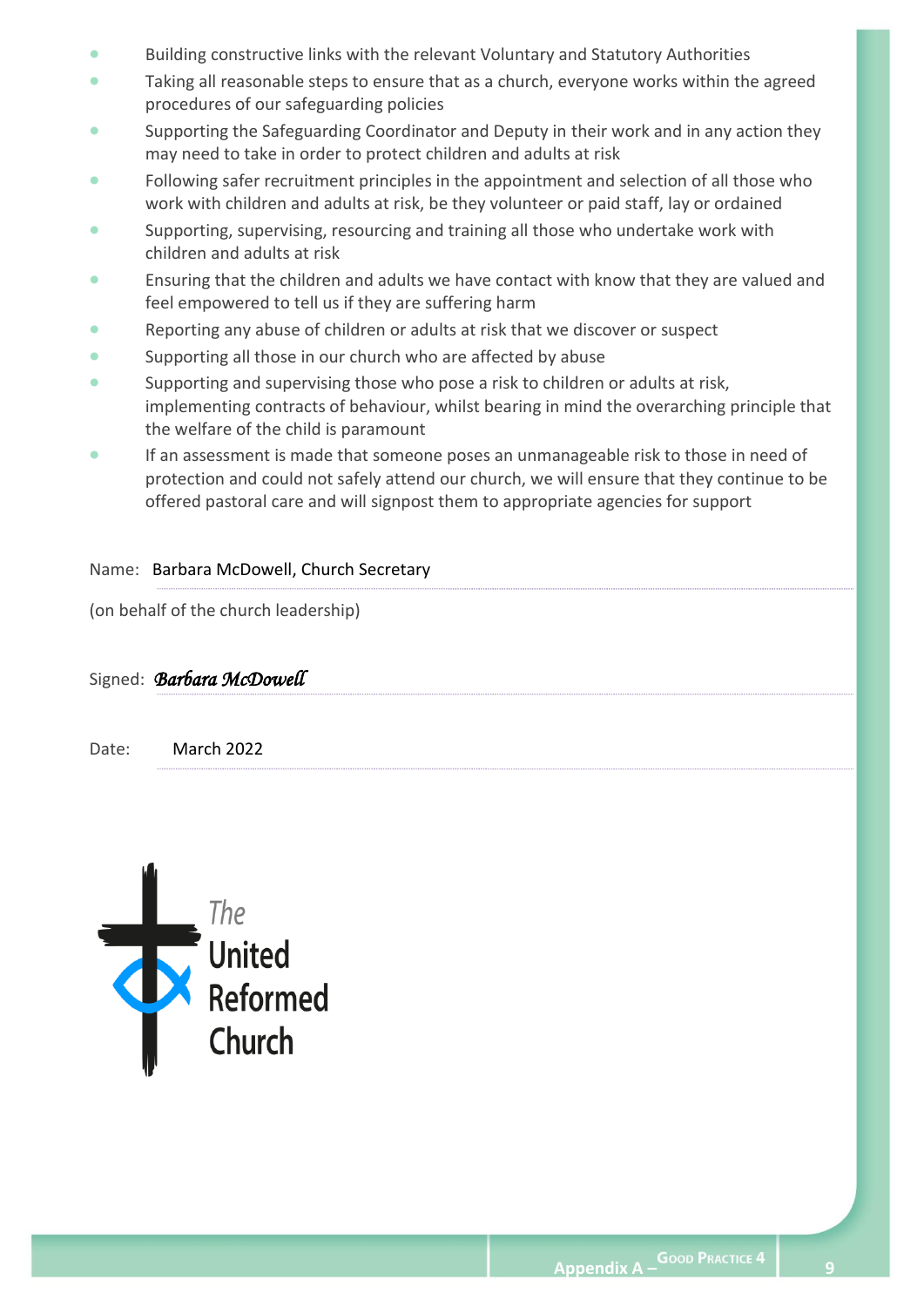## Appendix A2 **The Role of a Church Safeguarding Coordinator**

# **Context**

We believe that children and adults at risk deserve the best possible care that the church can provide and that the church should be a safe place for everyone involved. We recognise and give thanks for the time and devotion given by anyone carrying out this role.

# Purpose of the role:

- To coordinate safeguarding policy and procedure in the church.
- To be the first point of contact for safeguarding issues.
- To be an advocate for good safeguarding practice in the church.

# Responsibilities

#### **To coordinate safeguarding policy and procedure in the church**

- To familiarise themselves with church policies and procedures and URC good practice guidelines in safeguarding and to keep abreast of any changes and developments.
- To ensure that church policies and procedures are reviewed annually, kept up to date, and are fit for purpose.
- To make others in the church aware of the church safeguarding policies and procedures, as well as URC guidelines.
- To ensure safer recruitment practices are operated in the recruitment of all workers (both volunteers and paid) including, but not exclusively, ensuring that the relevant workers have up to date Disclosure and Barring Service (DBS) / Protecting Vulnerable Groups scheme (PVG) checks.

#### **To be the first point of contact for safeguarding issues**

- To be a named person that children / adults at risk, church members and outside agencies can talk to regarding any issue to do with safeguarding.
- To be aware of the names and telephone numbers of appropriate contacts within Social Care and the Police in the event of a referral needing to be made.
- To be aware of when to seek advice, and when it is necessary to inform Social Care, the Police or the Local Authority Designated Officer (LADO) or the equivalent in Scotland and Wales of a concern or incident.
- To take appropriate action in relation to any safeguarding concerns which arise within the church.
- To cooperate with Social Care or the Police in safeguarding investigations relating to people within the church.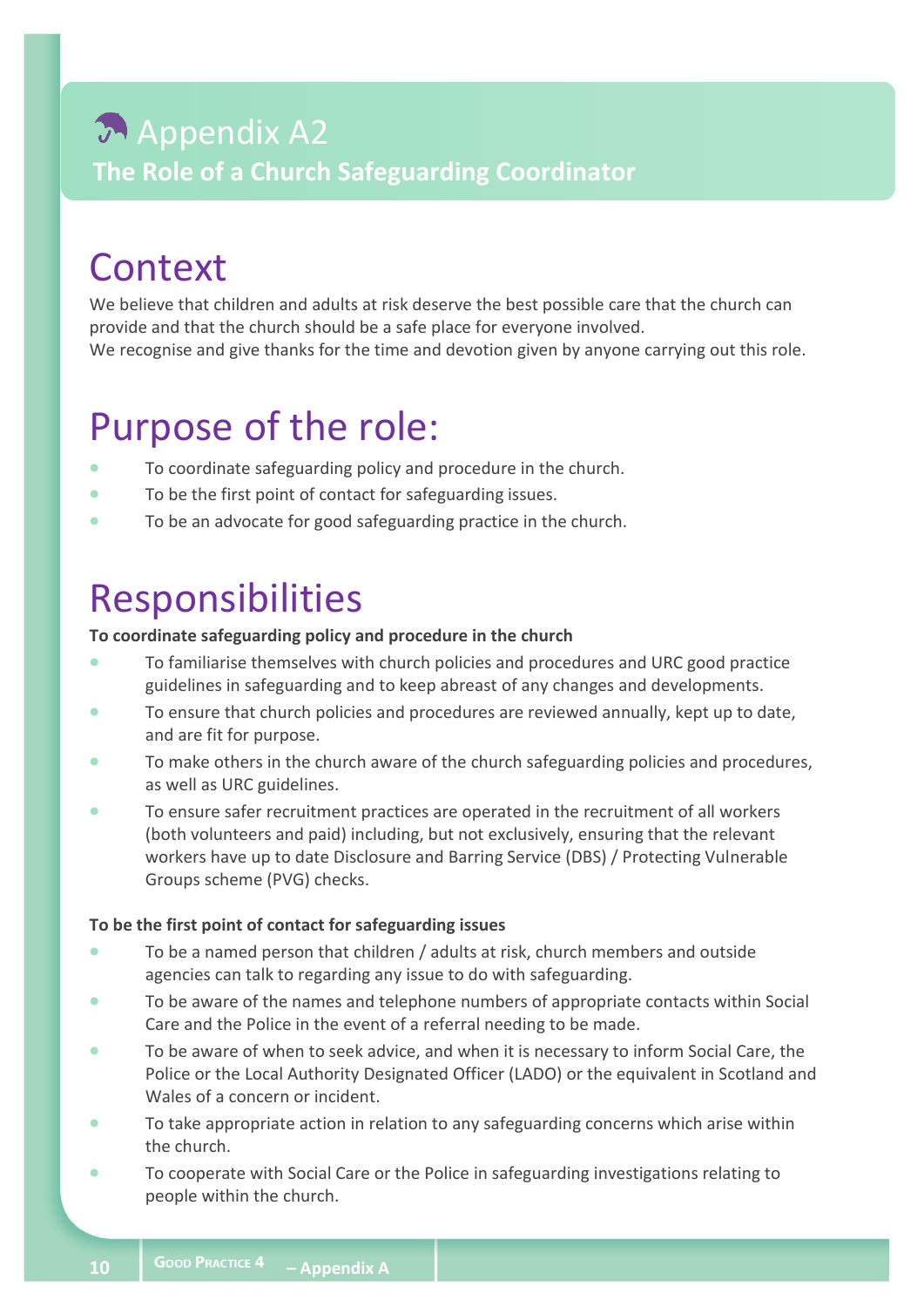- To ensure that appropriate records are kept by the church, and that information in relation to safeguarding issues is handled confidentially and stored securely.
- To inform the Synod Safeguarding Officer at the time of any referrals made to the statutory authorities, or of any information received from the statutory authorities.
- To report summary safeguarding information annually to the Synod Safeguarding Officer to enable them to monitor safeguarding in the Synod.

#### **To be an advocate for good safeguarding practice in the church**

- To promote sensitivity within the church towards all those affected by the impact of abuse.
- To promote positive safeguarding procedures and practice and ensure procedures are adhered to.
- To arrange and/or promote opportunities for training in safeguarding to any relevant members of the leadership team and congregation, including both paid staff and volunteers.
- To update their own safeguarding training every three years.
- To seek appropriate support and advice in carrying out this role.
- To make arrangements for a suitable person to carry out this role when they are on leave, and to publicise who this is and the dates of the alternative arrangements.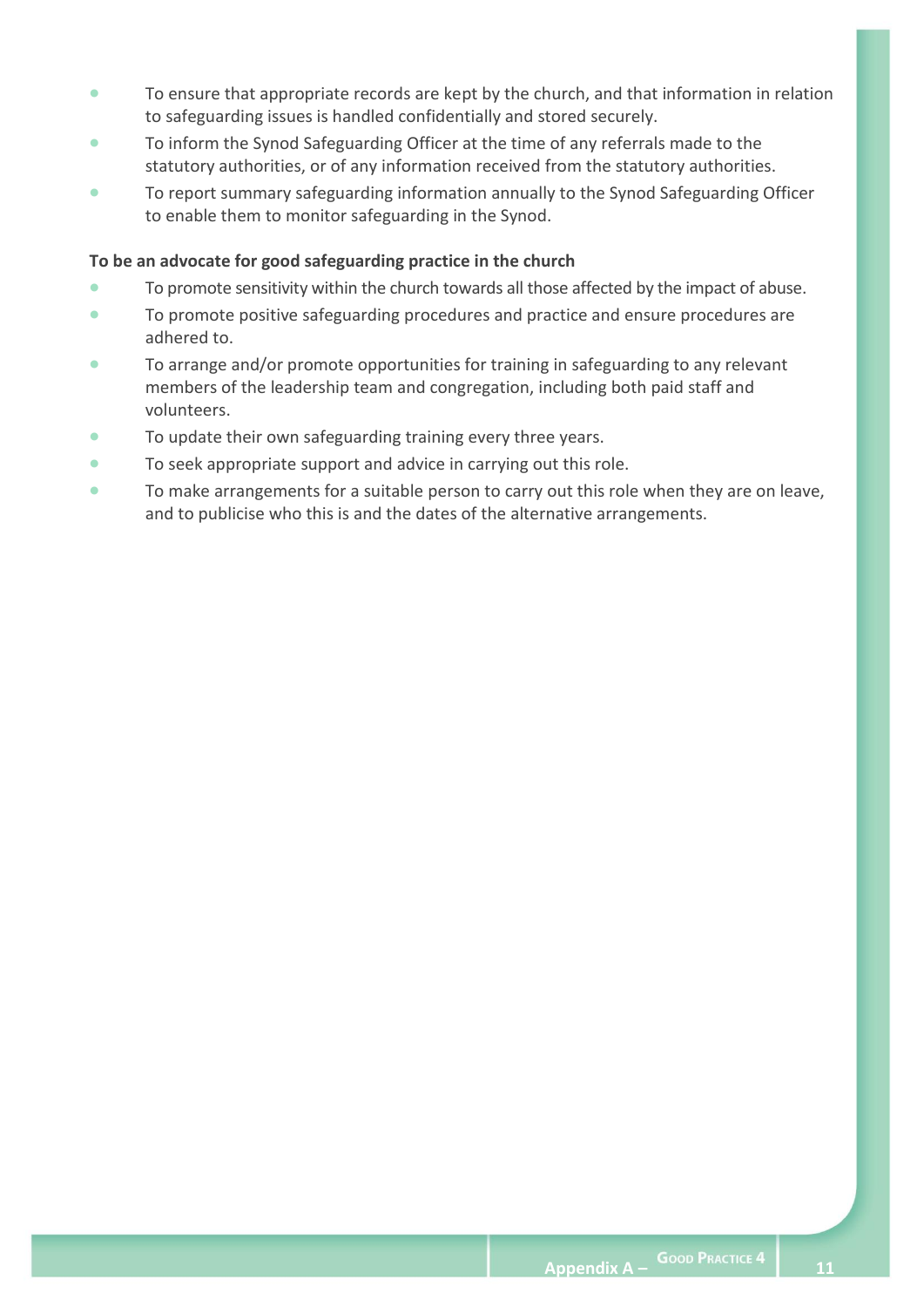## Appendix 3 - Sutton Coldfield United Reformed Church

#### For all volunteers including those involved with Junior Church, Messy Church & Messy Tots

We should all be aware that behaviour in a worker's personal life (including online) may impact upon their work with children or young people. Therefore, all workers should agree not to behave in a manner which would lead any reasonable person to question their suitability to work with children or act as a role model within the United Reformed Church.

All workers should agree to the following code of conduct when working with children and young people:

- Do treat all people with dignity and respect
- Don't abuse the power and responsibility of your role. Don't belittle, scapegoat, put down, or ridicule a child or young person (even in 'fun') and don't use language or behaviour with sexual connotations (e.g. flirting or innuendo)
- Do act inclusively, seeking to make everyone feel welcome and valued
- Don't exclude other children or workers from conversations and activities unless there is a good reason
- Do treat people with equal care and concern
- Don't show favouritism (e.g. in selection for activities, in giving rewards, etc) or encourage excessive attention from a particular child (e.g. gifts)
- Do encourage everyone to follow any behaviour agreement or ground rules and apply sanctions consistently
- Don't threaten or use sanctions which have not been agreed, or make empty threats
- Do refer to a more senior worker if a child does not respond to your instructions despite encouragement and warning of possible consequences
- Don't feel you have to deal with every problem on your own
- Do seek to diffuse aggressive or threatening behaviour without the use of physical contact
- Don't use physical restraint except as a last resort to prevent injury. This should use minimum force
- Do relate to children in public. If a child wants to talk one-to-one about an issue, tell another worker and find somewhere quieter, but still public, to talk
- Don't spend time alone with children out of sight of other people
- Do make sure that any electronic communication is done with parental consent and is transparent, accountable, recorded and adheres to safeguarding policies
- Don't keep communication with children secret, while still respecting appropriate confidences
- Do have a designated photographer to take, store and share photos of your group's activities, in line with URC good practice guidelines
- Don't take photos or videos without consent, store them in a safe place designated by the church and only use them in the ways agreed, in line with URC good practice guidelines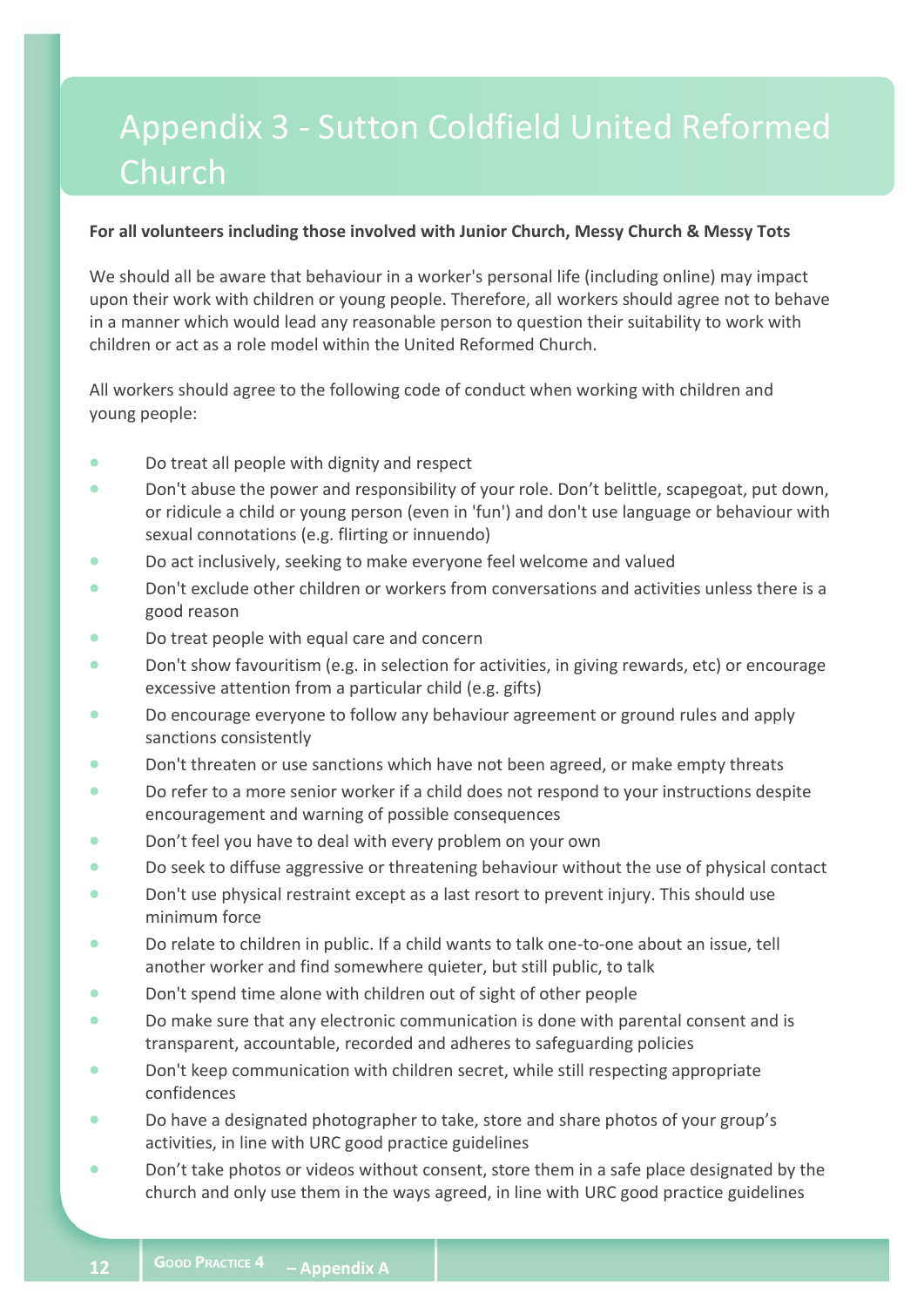- Do use physical contact wisely; it should be:
	- in public
	- appropriate to the situation and to the age, gender and culture of the child
	- in response to the needs of the child, not the adult
	- respectful of the child's privacy, feelings and dignity
- Don't use physical contact which could be misconstrued as aggressive (e.g. rough games) or sexual
- Do respect children's privacy
- Don't assume that children should tell you anything you ask just because you are a worker
- Do respect the right of children to wash, change and use the toilet in private
- Don't walk in unnecessarily or unannounced
- Do listen to children and tell the church Safeguarding Coordinator if you have any concerns about a child's welfare
- Don't promise to keep something secret if it is about a child being harmed or at risk of harm, but only tell those who need to know
- Do respect and promote the rights of children to make their own decisions and choices
- Don't work in ways that put your needs and interests before those of the children you work with
- Do encourage respect for difference, diversity, beliefs and culture
- Don't discriminate or leave discrimination or bullying unchallenged

I agree to abide by the above code of conduct while working with children and young people

#### on behalf of Sutton Coldfield United Reformed Church

| J               |  |  |
|-----------------|--|--|
| Name of worker: |  |  |
| Signed:         |  |  |
| Date:           |  |  |

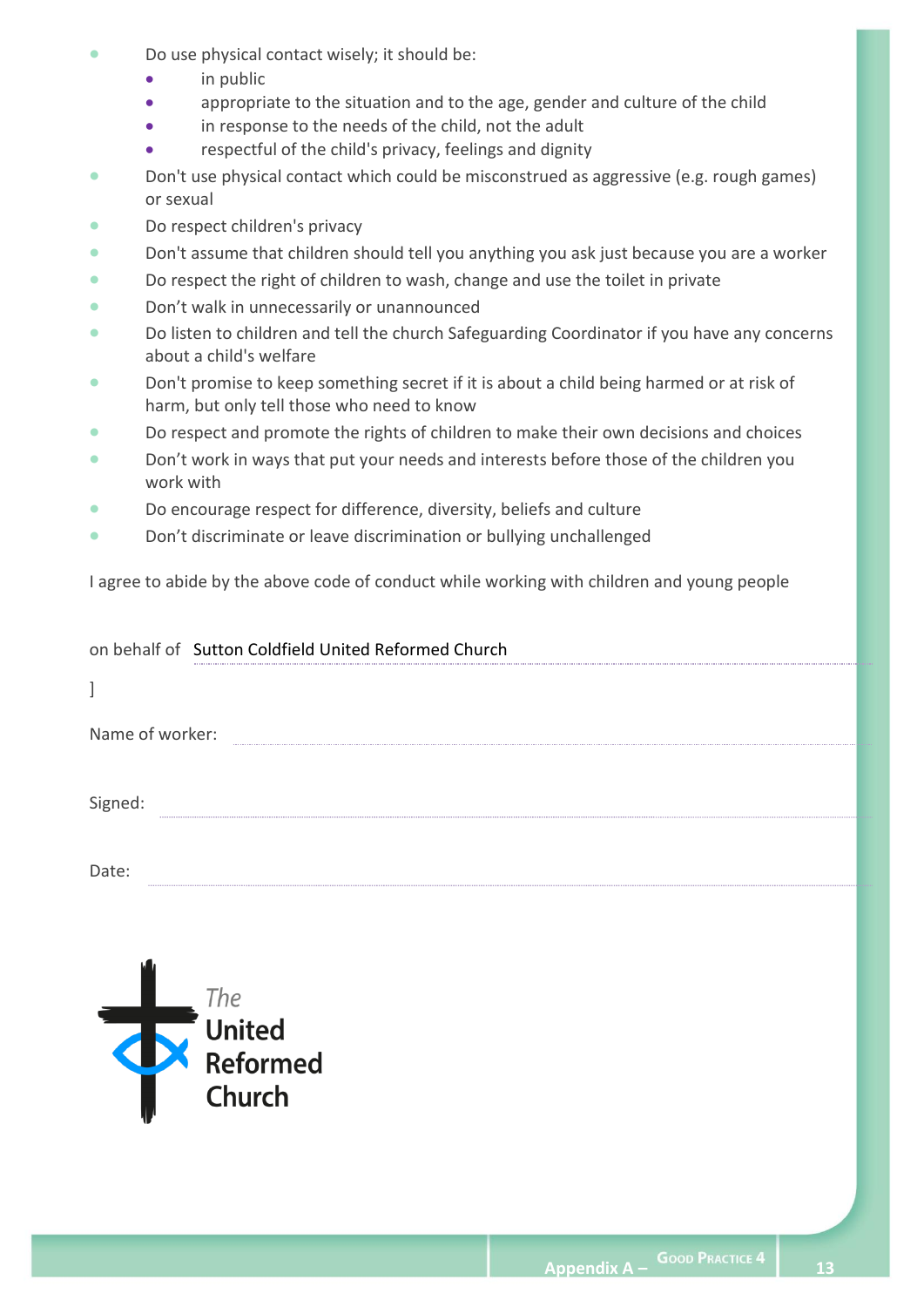## Appendix A4 **What is abuse and neglect of children?**

The below definitions are taken from Working Together to Safeguard Children 2013 and apply to England. Please note that there are national variations for Scotland (National Guidance for Child Protection in Scotland 2014) and Wales (All Wales Child Protection Procedures 2008).

Abuse and neglect are forms of maltreatment of a child. Somebody may abuse or neglect a child by inflicting harm, or by failing to act to prevent harm. Children may be abused in a family or in an institutional or community setting, by those known to them or, more rarely, by a stranger, for example, via the internet. They may be abused by an adult or adults, or another child or children.

#### **Physical abuse**

Physical abuse may involve hitting, shaking, throwing, poisoning, burning or scalding, drowning, suffocating, or otherwise causing physical harm to a child. Physical harm may also be caused when a parent or carer fabricates the symptoms of, or deliberately induces, illness in a child.

### **Emotional abuse**

Emotional abuse is the persistent emotional maltreatment of a child such as to cause severe and persistent adverse effects on the child's emotional development.

It may involve conveying to a child that they are worthless or unloved, inadequate, or valued only insofar as they meet the needs of another person. It may include not giving the child opportunities to express their views, deliberately silencing them or 'making fun' of what they say or how they communicate. It may feature age or developmentally inappropriate expectations being imposed on children. These may include interactions that are beyond the child's developmental capability, as well as overprotection and limitation of exploration and learning, or preventing the child from participating in normal social interaction. It may involve seeing or hearing the ill-treatment of another. It may involve serious bullying (including cyberbullying), causing children frequently to feel frightened or in danger, or the exploitation or corruption of children.

Some level of emotional abuse is involved in all types of maltreatment of a child, though it may occur alone.

#### **Sexual abuse**

Sexual abuse involves forcing or enticing a child or young person to take part in sexual activities, not necessarily involving a high level of violence, whether or not the child is aware of what is happening.

The activities may involve physical contact, including assault by penetration (for example, rape or oral sex) or non-penetrative acts such as masturbation, kissing, rubbing and touching outside of clothing. They may also include non-contact activities, such as involving children in looking at,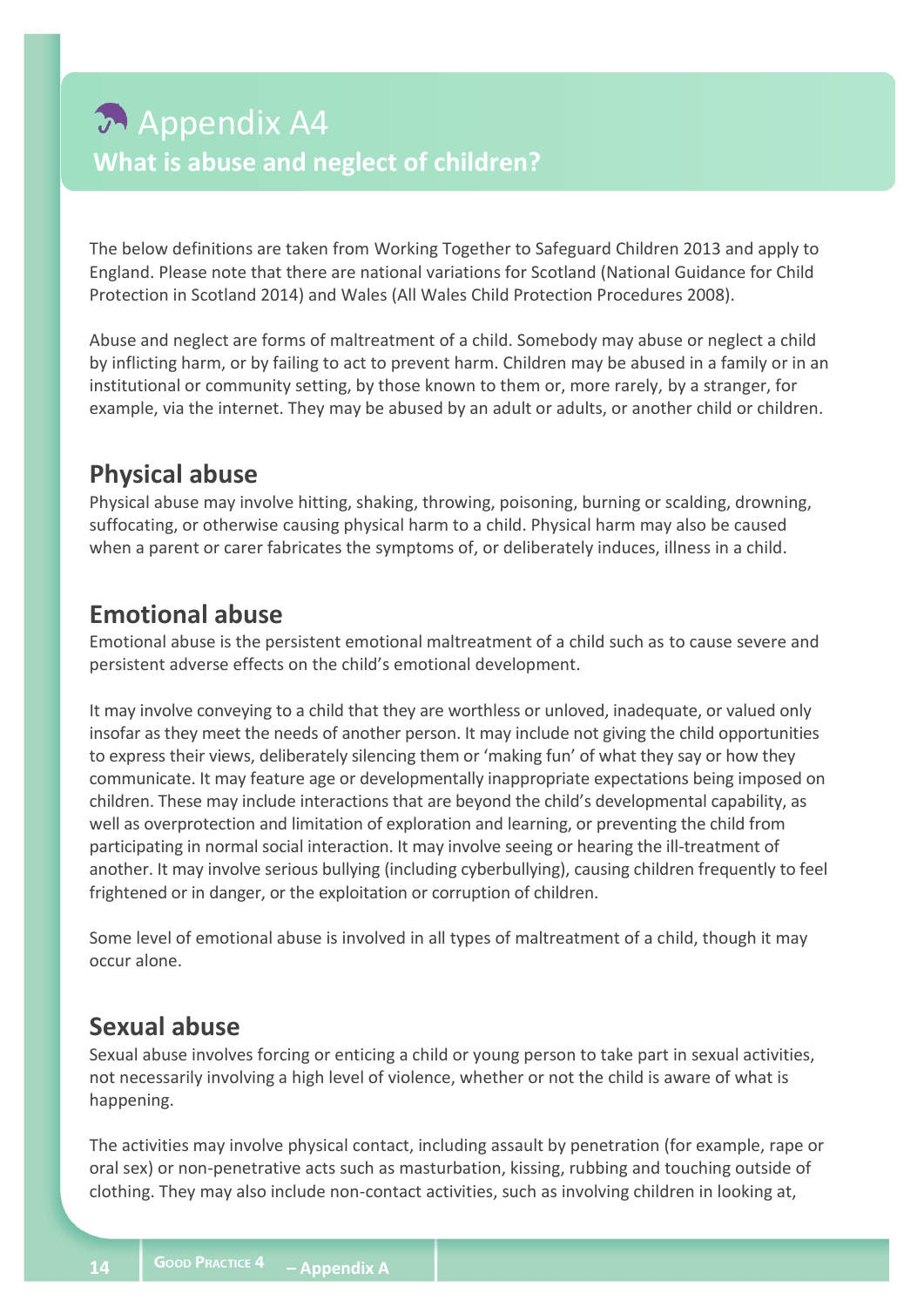or in the production of, sexual images, watching sexual activities, encouraging children to behave in sexually inappropriate ways, or grooming a child in preparation for abuse (including via the internet).

Sexual abuse is not solely perpetrated by adult males. Women can also commit acts of sexual abuse, as can other children.

## **Neglect**

Neglect is the persistent failure to meet a child's basic physical and/or psychological needs, likely to result in the serious impairment of the child's health or development. Neglect may occur during pregnancy as a result of maternal substance abuse. Once a child is born, neglect may involve a parent or carer failing to:

- provide adequate food, clothing and shelter (including exclusion from home or abandonment)
- **•** protect a child from physical and emotional harm or danger
- ensure adequate supervision (including the use of inadequate care-givers)
- ensure access to appropriate medical care or treatment

It may also include neglect of, or unresponsiveness to, a child's basic emotional needs.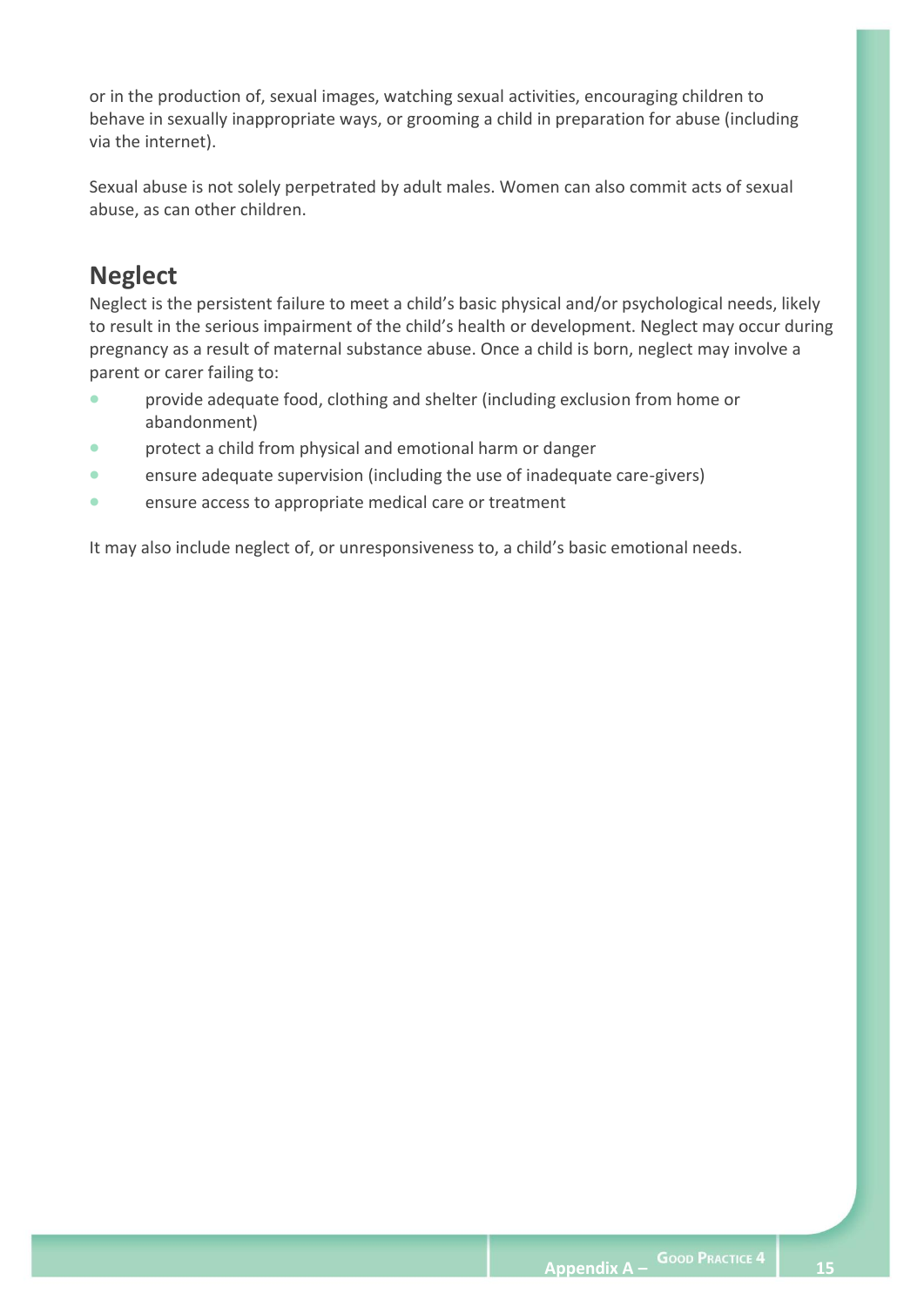## **Appendix A5 What is abuse of adults at risk?**

Abuse is a violation of an individual's human and civil rights by any other person or persons. Abuse may consist of a single act or repeated acts. It may be physical, verbal or psychological, it may be an act of neglect or an omission to act, or it may occur when a vulnerable per son is persuaded to enter into a financial or sexual transaction to which he or she has not consented, or cannot consent. Abuse can occur in any relationship and may result in significant harm to, or exploitation of, the person subjected to it.

### **Physical abuse**

This is the infliction of pain or physical injury, which is either caused deliberately, o r through lack of care.

#### **Psychological or emotional abuse**

These are acts or behaviour, which cause mental distress or anguish or negate the wishes of the adult at risk. It is also behaviour that has a harmful effect on the adult at risk's emotional health and development or any other form of mental cruelty.

#### **Sexual abuse**

This is the involvement in sexual activities to which the person has not consented or does not truly comprehend and so cannot give informed consent or where the other party is in a position of trust, power or authority and uses this to override or overcome lack of consent.

#### **Neglect or Act of Omission**

This is the repeated deprivation of assistance that the adult at risk needs for important activities of daily living, including the failure to intervene in behaviour which is dangerous to the adult at risk or to others. A vulnerable person may be suffering from neglect when their general well being or development is impaired.

#### **Financial or material abuse**

This is the inappropriate use, misappropriation, embezzlement or theft of money, property or possessions.

#### **Discriminatory abuse**

This is the inappropriate treatment of an adult at risk because of their age, gender, race, religion, cultural background, sexuality, disability, etc. Discriminatory abuse exists when values, beliefs or culture result in a misuse of power that denies opportunity to some groups or individuals. Discriminatory abuse links to all other forms of abuse.

#### **Institutional abuse**

This is the mistreatment or abuse of an adult at risk by a regime or individuals within an institution (e.g. hospital or care home) or in the community. It can be through repeated acts of poor or inadequate care and neglect or poor professional practice.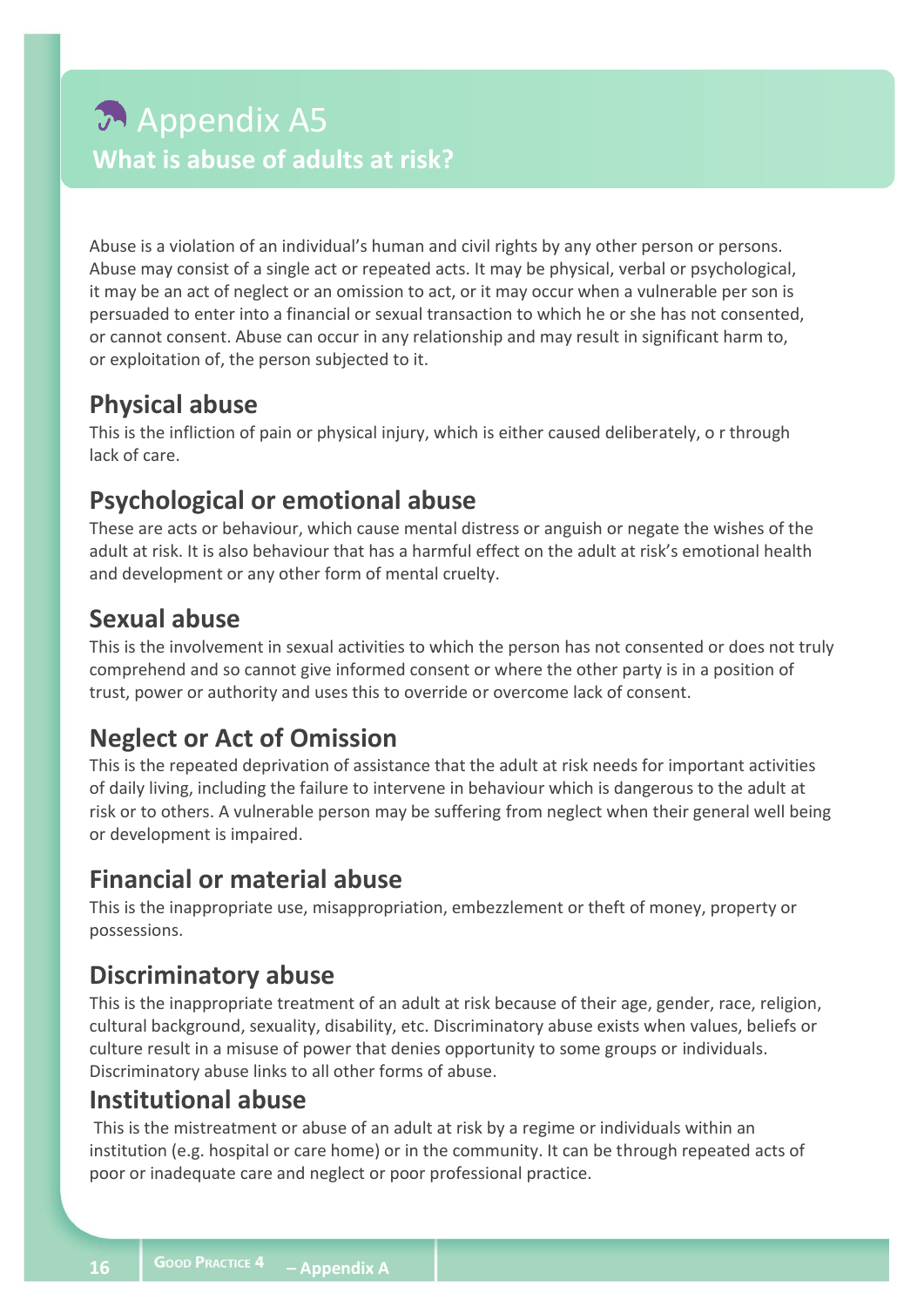#### **• Physical abuse**

# **A** Appendix A6

#### **Signs of possible abuse in children**

#### Physical signs include:

- Unexplained injuries
- Injuries that are inconsistent with the explanation
- Injuries that reflect an article being used e.g. an iron
- **•** Bruising, especially the trunk, upper arm, shoulders, neck or finger tip bruising
- Burns/scalds, especially from a cigarette
- Human bite marks
- Fractures, especially spiral
- Swelling and lack of normal use of limbs
- Serious injury with lack of / inconsistent explanation
- Untreated injuries

#### **Psychological/emotional signs include:**

- Unusually fearful with adults
- Unnaturally compliant to parents
- Refusal to discuss injuries/fear of medical help
- Withdrawal from physical contact
- Aggression towards others
- Wears cover up clothing

#### **Factitious illness by proxy**

• This is a psychiatric illness, whereby a parent or carer deliberately inflicts harm onto a child, normally the child's mother. The child has commonly had genuine serious illness in the first year of life and a dependency on medical attention has developed in the mother. It is very difficult to diagnose/evidence.

#### **Female Genital Mutilation**

• A cultural (not religious) procedure whereby parts of female genitalia are removed – also referred to as female circumcision. This is normally undertaken on pre pubescent girls who are either taken abroad for procedure or "practitioners" come to the UK. There can be no anaesthetic and no sterile equipment used. Complications include serious infection, septicaemia, numerous gynaecological problems and in some cases, death.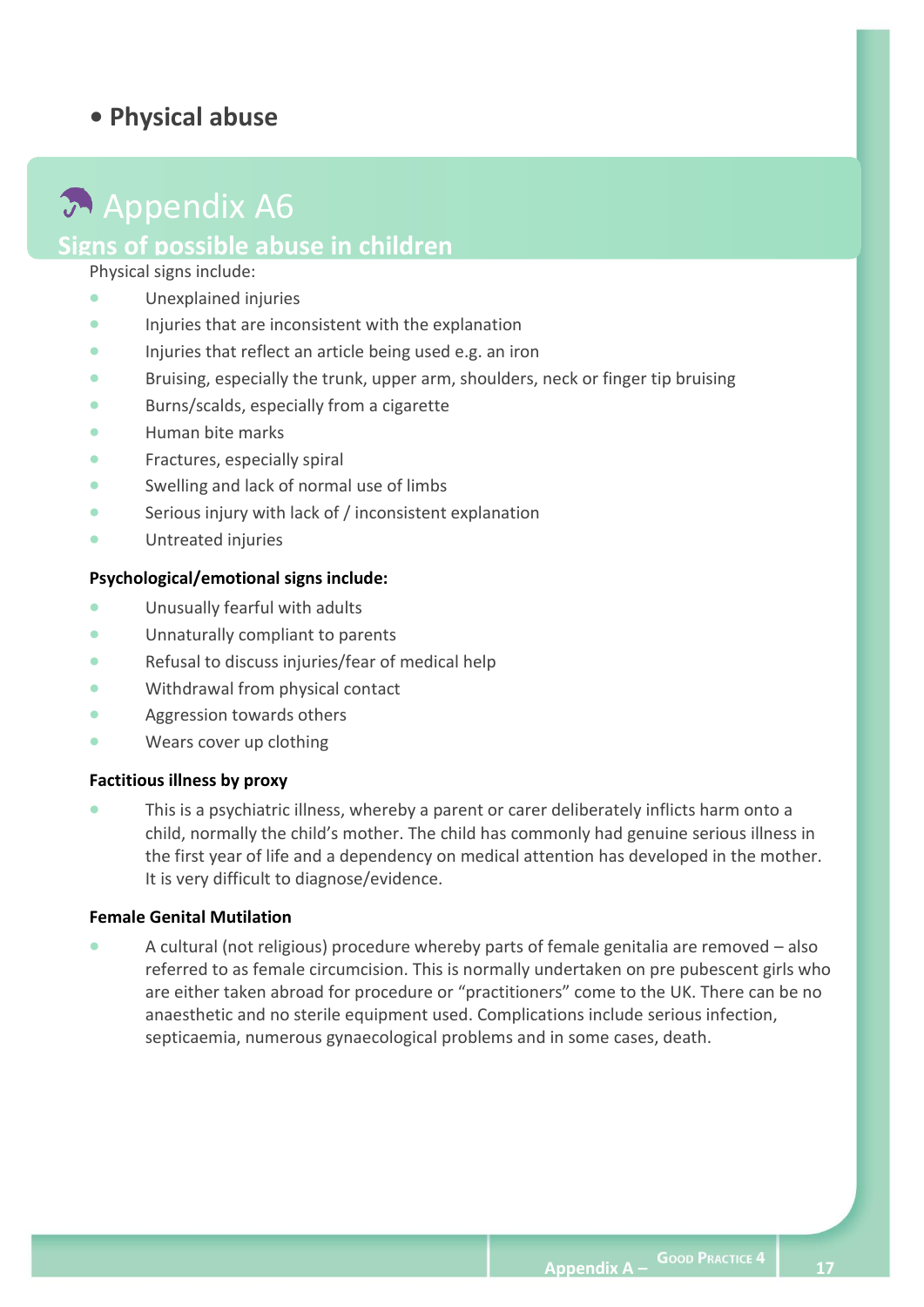#### **• Emotional abuse**

The classic description of emotional abuse is a "Low Warmth, High Criticism" style of parenting.

Signs include:

- Physical, mental and emotional lags
- Acceptance of punishments, which appear excessive
- Over reaction to mistakes
- Continual self-depreciation
- Sudden speech disorders
- Fear of new situations
- Neurotic behaviour (such as rocking, hair twisting, thumb sucking)
- Self harm
- Extremes of passivity or aggression
- Drug/solvent abuse
- Running away
- Bullying/Aggression
- Overly compliant behaviour
- Overeating or loss of appetite
- Clingy
- Fearful/withdrawn
- Sleep disorders

#### **• Neglect**

Physical signs include:

- Tired/listless
- Poor personal hygiene
- Poor state of clothing
- **•** Emaciation, potbelly, short stature
- Poor skin tone and hair tone
- Untreated medical problems
- Failure to thrive with no medical reason

#### **Psychological/emotional signs include:**

- Constant hunger
- Constant tiredness
- **•** Frequent lateness/non attendance at school
- Destructive tendencies
- Low self esteem
- Neurotic behaviour
- No social relationships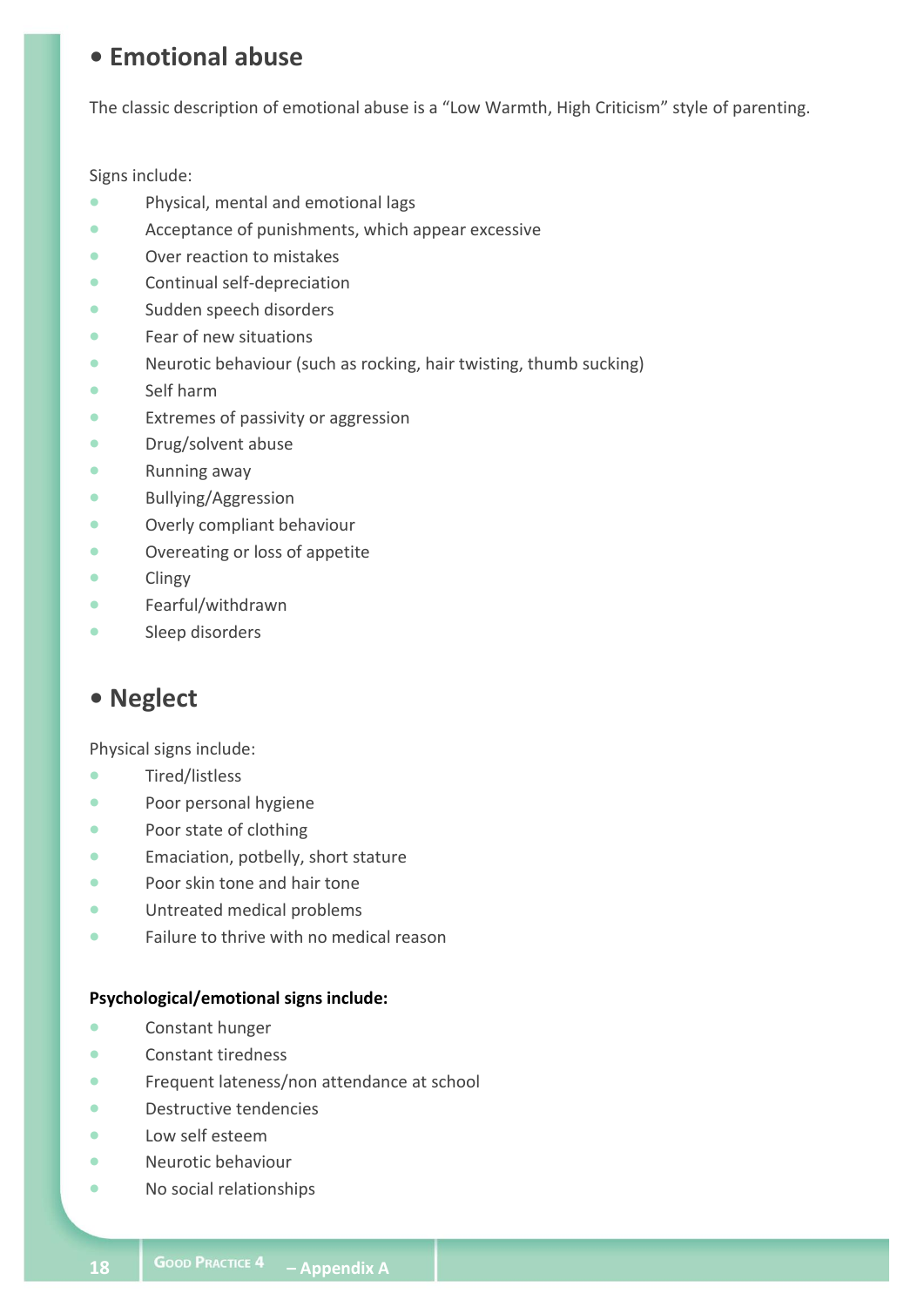- Running away
- Compulsive stealing/scavenging
- Multiple accidents/accidental injuries

#### **• Sexual abuse**

Physical signs include:

- Damage to genitalia, anus or mouth
- Sexually transmitted disease
- Unexpected pregnancy, especially in very young girls
- Soreness to genitalia area, anus or mouth
- Repeated stomach aches
- Loss of weight
- Gaining weight
- Unexplained recurrent urinary tract infections, discharges or abdominal pain
- Unexplained gifts/money

#### **Psychological/emotional signs include:**

- Sexual knowledge inappropriate for the child's age
- Sexualised behaviour in young children
- Sexually provocative behaviour/promiscuity
- Hinting at sexual activity
- Sudden changes in personality
- Lack of concentration, restlessness
- Socially withdrawn
- Overly compliant behaviour
- Poor trust in significant adults
- Regressive behaviour, onset of wetting day or night
- Suicide attempts, self mutilation, self disgust
- Eating disorders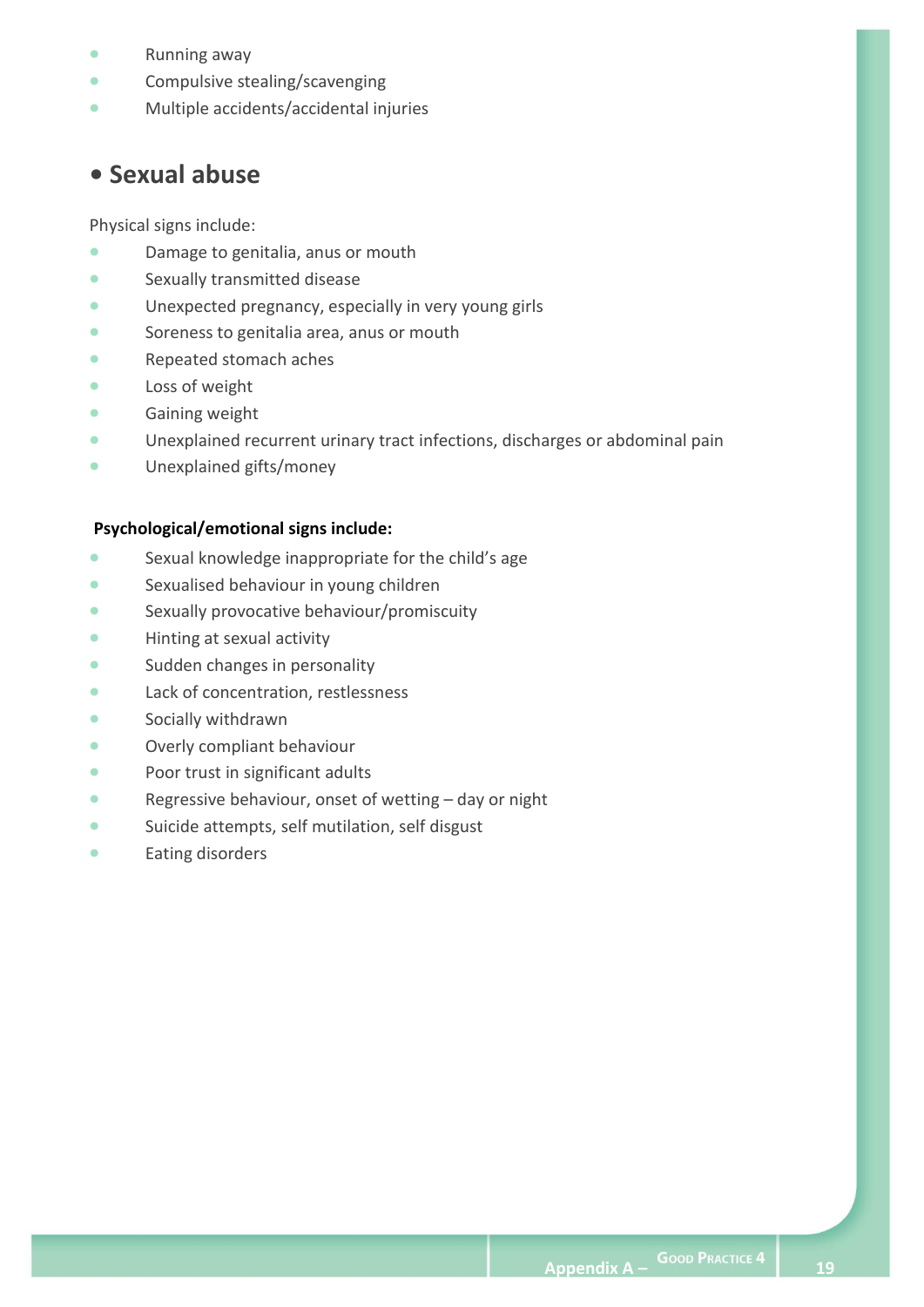## **A** Appendix A7 **Signs of possible abuse in adults**

### **Physical**

- A history of unexplained falls, fractures, bruises, burns, minor injuries
- Signs of under or over use of medication and/or medical problems unattended

### **Psychological**

- Alteration in psychological state e.g. withdrawn, agitated, anxious, tearful
- Intimidated or subdued in the presence of the carer
- Fearful, flinching or frightened of making choices or expressing wishes
- Unexplained paranoia

#### **Sexual**

- Pregnancy in a woman who is unable to consent to sexual intercourse
- Unexplained change in behaviour or sexually implicit/explicit behaviour
- Torn, stained or bloody underwear and/or unusual difficulty in walking or sitting
- Infections or sexually transmitted diseases
- Full or partial disclosure or hints of sexual abuse
- Self-harming

### **Neglect or Omission**

- Malnutrition, weight loss and /or persistent hunger
- Poor physical condition, poor hygiene, varicose ulcers, pressure sores
- Being left in wet clothing or bedding and/or clothing in a poor condition
- Failure to access appropriate health, educational services or social care
- No callers or visitors

### **Financial or Material**

- Disparity between assets and living conditions
- Unexplained withdrawals from accounts or disappearance of financial documents
- Sudden inability to pay bills
- Carers or professionals fail to account for expenses incurred on a person's behalf
- Recent changes of deeds or title to property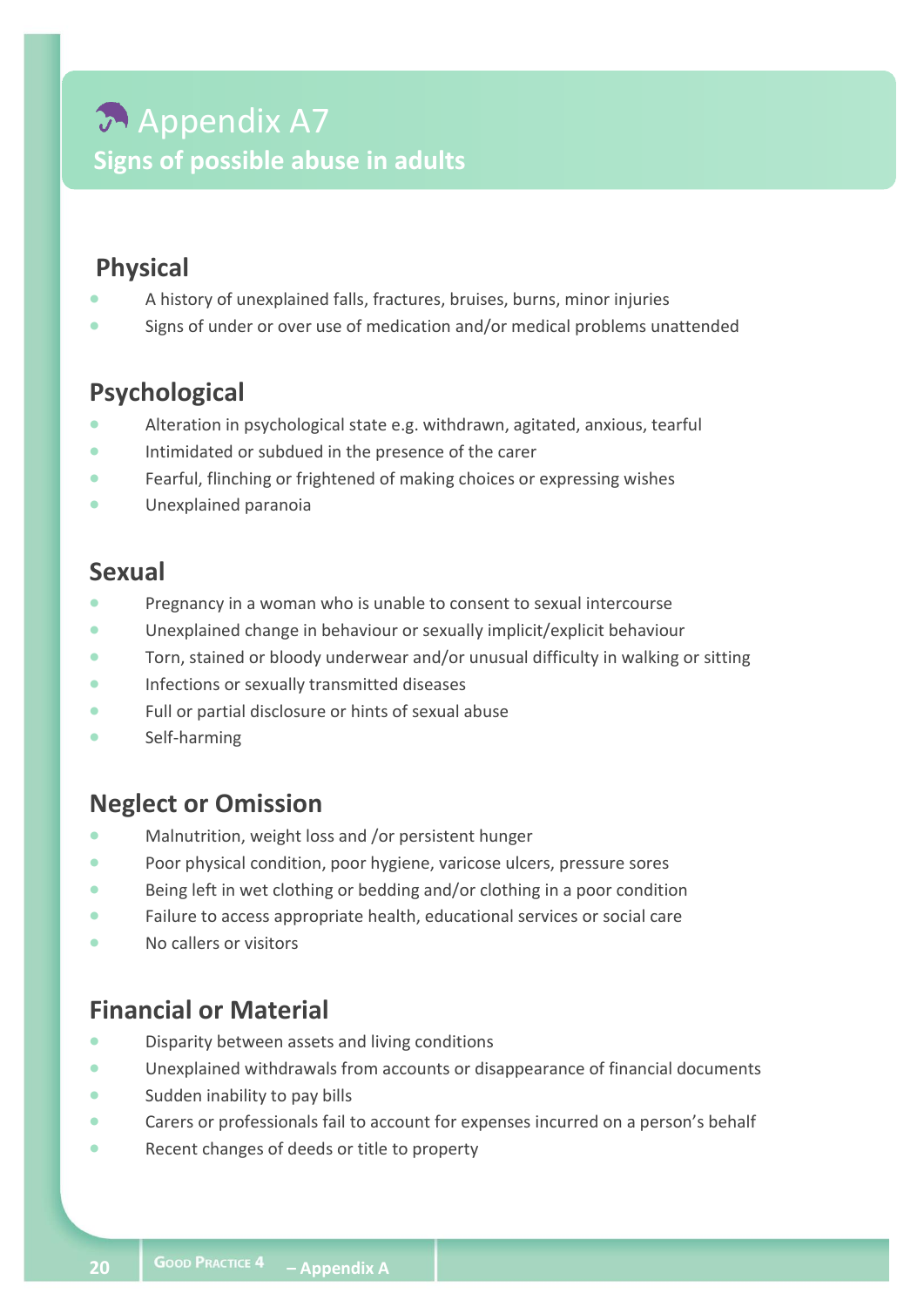## **Discriminatory**

- Inappropriate remarks, comments or lack of respect
- Poor quality or avoidance of care

#### **Institutional**

- Lack of flexibility or choice over meals, bed times, visitors, phone calls, etc
- Inadequate medical care and misuse of medication
- Inappropriate use of restraint
- **•** Sensory deprivation e.g. denial of use of spectacles or hearing aids
- Missing documents and/or absence of individual care plans
- Public discussion of private matter
- Lack of opportunity for social, educational or recreational activity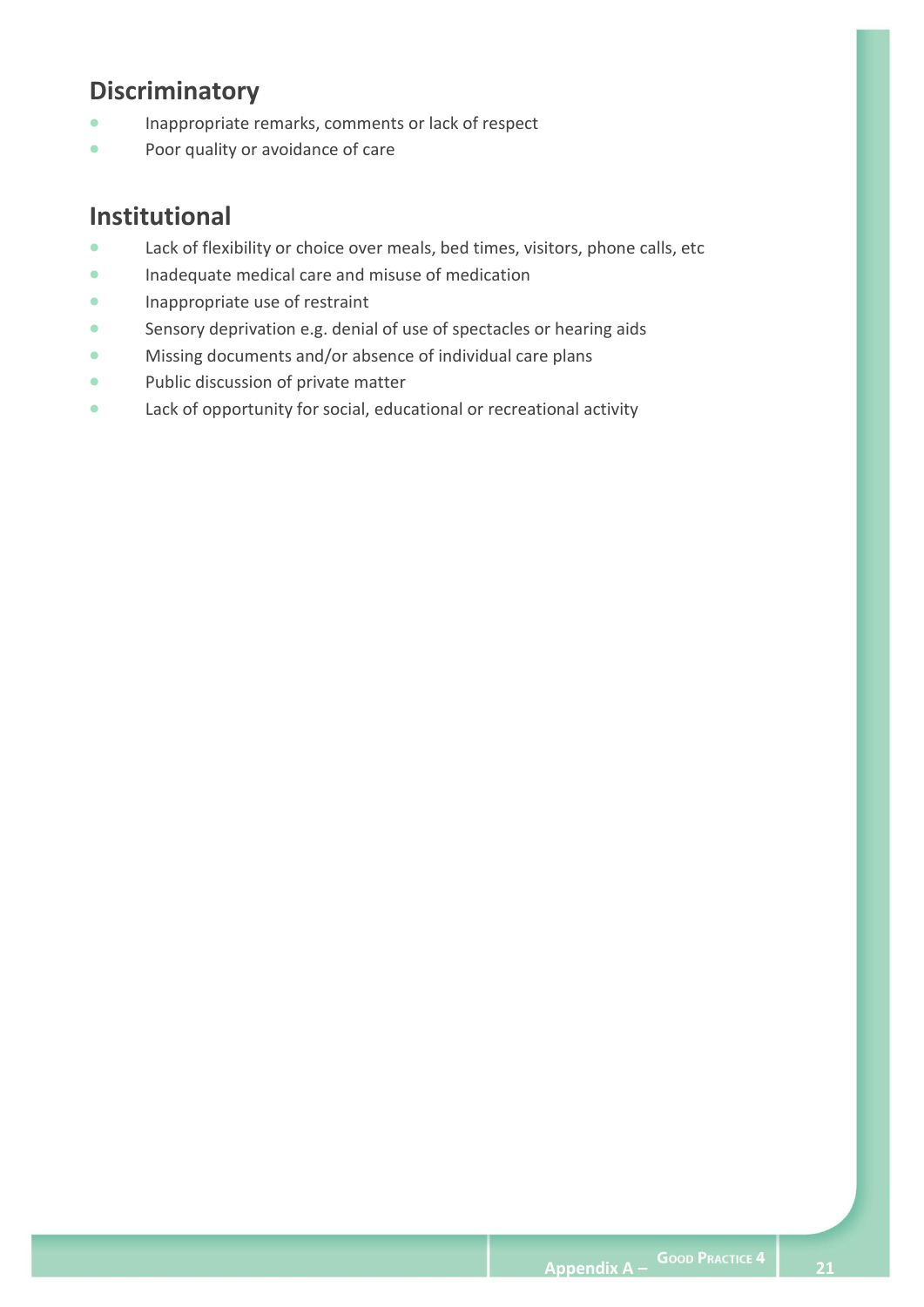# Appendix 8 - Sutton Coldfield United Reformed Church

| <b>Basic information</b>                                          |  |  |  |  |
|-------------------------------------------------------------------|--|--|--|--|
| Full name of child, young person                                  |  |  |  |  |
| or adult concerned                                                |  |  |  |  |
| Address (including postcode)                                      |  |  |  |  |
| <b>Email address</b>                                              |  |  |  |  |
| <b>Telephone number</b>                                           |  |  |  |  |
| Date of birth                                                     |  |  |  |  |
| Date and time of incident                                         |  |  |  |  |
| Location of incident                                              |  |  |  |  |
| Other people present<br>(witnesses)                               |  |  |  |  |
|                                                                   |  |  |  |  |
| <b>Record of incident</b>                                         |  |  |  |  |
| Please ensure you are as                                          |  |  |  |  |
| accurate and detailed as                                          |  |  |  |  |
| possible. Use quotes wherever<br>possible - do not interpret what |  |  |  |  |
| was said using your own words.                                    |  |  |  |  |
|                                                                   |  |  |  |  |
| Include details such as tone of                                   |  |  |  |  |
| voice, facial expression and body                                 |  |  |  |  |
| language.                                                         |  |  |  |  |
|                                                                   |  |  |  |  |
|                                                                   |  |  |  |  |
| Record what you said as well as                                   |  |  |  |  |

Record what you said as well as what the child, young person or adult said.

If you have formed an opinion please state it, making it clear that it is your opinion and give reasons for forming that opinion.